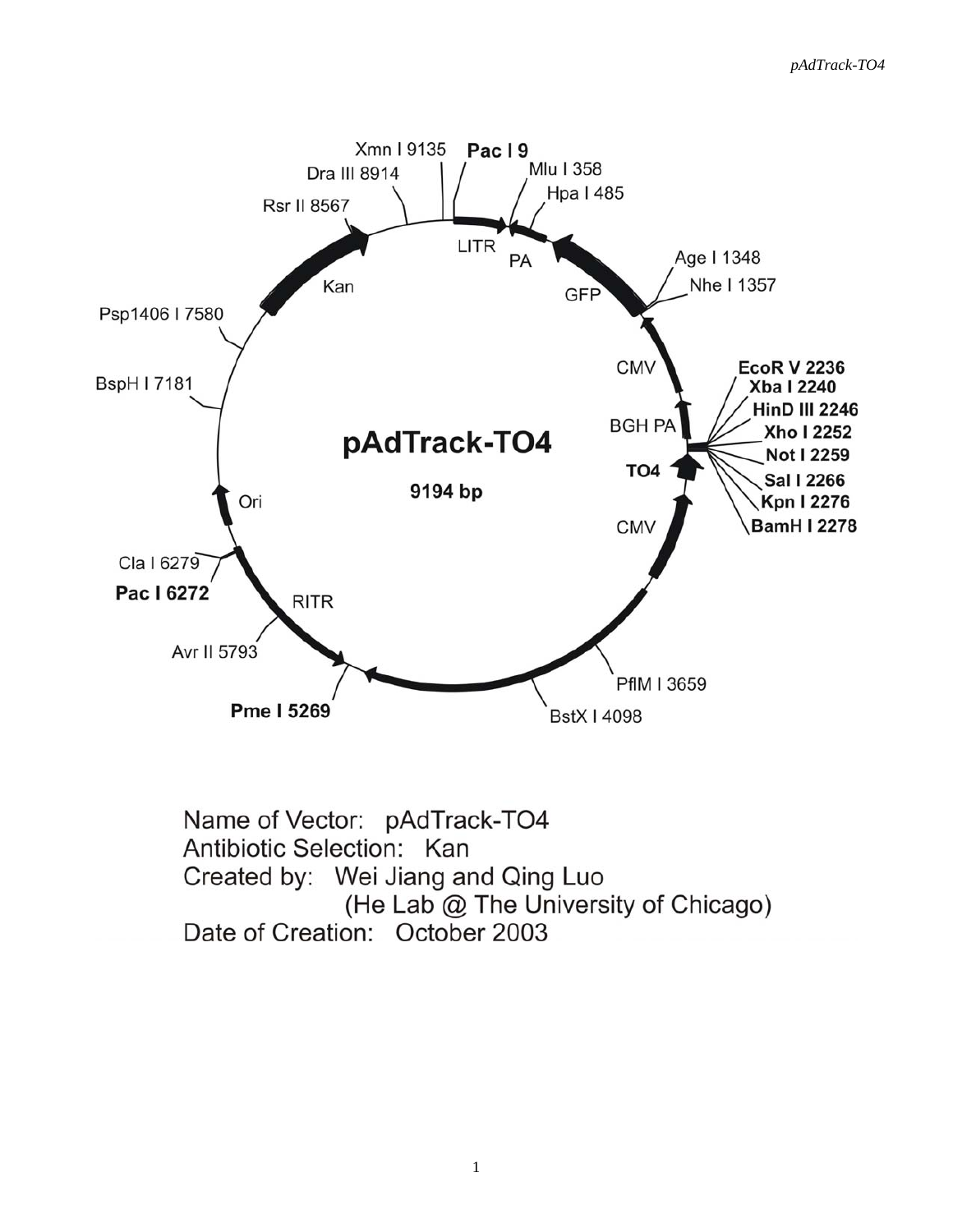## **pAdTrack-TO4 Vector Sequence**

| NNNTTAATTAANNNTCCCTTCCAGCTCTCTGCCCCTTTTGGATTGAAGCCAATATGATAA                                                                 | 60   |
|------------------------------------------------------------------------------------------------------------------------------|------|
| TGAGGGGGTGGAGTTTGTGACGTGGCGCGGGGCGTGGGAACGGGGCGGGTGACGTAGTAG                                                                 | 120  |
| TGTGGCGGAAGTGTGATGTTGCAAGTGTGGCGGAACACATGTAAGCGACGGATGTGGCAA                                                                 | 180  |
| AAGTGACGTTTTTGGTGTGCGCCGGTGTACACAGGAAGTGACAATTTTCGCGCGGTTTTA                                                                 | 240  |
| GGCGGATGTTGTAGTAAATTTGGGCGTAACCGAGTAAGATTTGGCCATTTTCGCGGGAAA                                                                 | 300  |
| ACTGAATAAGAGGAAGTGAAATCTGAATAATTTTGTGTTACTCATAGCGCGTAANNNCGC                                                                 | 360  |
| GTTAAGATACATTGATGAGTTTGGACAAACCACAACTAGAATGCAGTGAAAAAAATGCTT                                                                 | 420  |
| TATTTGTGAAATTTGTGATGCTATTGCTTTATTTGTAACCATTATAAGCTGCAATAAACA                                                                 | 480  |
| AGTTAACAACAACAATTGCATTCATTTTATGTTTCAGGTTCAGGGGAGGTGTGGGAGGT                                                                  | 540  |
| TTTTTAAAGCAAGTAAAACCTCTACAAATGTGGTATGGCTGATTATGATCAGTTATCTAG                                                                 | 600  |
| ATCCGGTGGATCTGAGTCCGGACTTGTACAGCTCGTCCATGCCGAGAGTGATCCCGGCGG                                                                 | 660  |
| CGGTCACGAACTCCAGCAGGACCATGTGATCGCGCTTCTCGTTGGGGTCTTTGCTCAGGG                                                                 | 720  |
| CGGACTGGGTGCTCAGGTAGTGGTTGTCGGGCAGCAGCACGGGCCCGTCGCCGATGGGGG                                                                 | 780  |
| TGTTCTGCTGGTAGTGGTCGGCGAGCTGCACGCTGCCGTCCTCGATGTTGTGGCGGATCT                                                                 | 840  |
| TGAAGTTCACCTTGATGCCGTTCTTCTGCTTGTCGGCCATGATATAGACGTTGTGGCTGT                                                                 | 900  |
| TGTAGTTGTACTCCAGCTTGTGCCCCAGGATGTTGCCGTCCTCCTTGAAGTCGATGCCCT                                                                 | 960  |
| TCAGCTCGATGCGGTTCACCAGGGTGTCGCCCTCGAACTTCACCTCGGCGCGGGTCTTGT                                                                 | 1020 |
| AGTTGCCGTCCTTGAAGAAGATGGTGCGCTCCTGGACGTAGCCTTCGGGCATGGCGG                                                                    | 1080 |
| ACTTGAAGAAGTCGTGCTGCTTCATGTGGTCGGGGTAGCGCTGAAGCACTGCACGCCGT                                                                  | 1140 |
| AGGTCAGGGTGGTCACGAGGGTGGCCAGGGCACGGCAGCTTGCCGGTGGTGCAGATGA                                                                   | 1200 |
| ACTTCAGGGTCAGCTTGCCGTAGGTGGCATCGCCCTCGCCCTCGCCGGACACGCTGAACT                                                                 | 1260 |
| TGTGGCCGTTTACGTCGCCGTCCAGCTCGACCAGGATGGGCACCACCCCGGTGAACAGCT                                                                 | 1320 |
| CCTCGCCCTTGCTCACCATGGTGGCGACCGGTAGCGCTAGCGGATCTGACGGTTCACTAA                                                                 | 1380 |
| ACCAGCTCTGCTTATATAGACCTCCCACCGTACACGCCTACCGCCCATTTGCGTCAATGG                                                                 | 1440 |
|                                                                                                                              | 1500 |
| ATTGACGTCAATGGGGTGGAGACTTGGAAATCCCCGTGAGTCAAACCGCTATCCACGCCC                                                                 | 1560 |
| ATTGATGTACTGCCAAAACCGCATCACCATGGTAATAGCGATGACTAATACGTAGATGTA                                                                 | 1620 |
| CTGCCAAGTAGGAAAGTCCCATAAGGTCATGTACTGGGCATAATGCCAGGCGGCCATTT                                                                  | 1680 |
| ACCGTCATTGACGTCAATAGGGGGCGTACTTGGCATATGATACACTTGATGTACTGCCAA                                                                 | 1740 |
| GTGGGCAGTTTACCGTAAATACTCCACCCATTGACGTCAATGGAAAGTCCCTATTGGCGT                                                                 | 1800 |
| TACTATGGGAACATACGTCATTATTGACGTCAATGGGCGGGGGTCGTTGGGCGGTCAGCC                                                                 | 1860 |
| AGGCGGCCCATTTACCGTAAGTTATGTAACGCGGAACTCCATATATGGGCTATGAACTAA                                                                 | 1920 |
| TGACCCCGTAATTGATTACTATTANNNCTAGCAGATCCTGGTTCTTTCCGCCTCAGAAGC                                                                 | 1980 |
| CATAGAGCCCACCGCATCCCCAGCATGCCTGCTATTGTCTTCCCAATCCTCCCCCTTGCT                                                                 | 2040 |
| GTCCTGCCCCACCCCACCCCCCAGAATAGAATGACACCTACTCAGACAATGCGATGCAAT                                                                 | 2100 |
|                                                                                                                              | 2160 |
| GGGGGAGGGCAAACAACAGATGGCTGGCAACTAGAAGGCACAGTCGAGGCTGATCAGCG                                                                  | 2220 |
| GGTTTAGCGGCCgatatctctagaaagcttctcgaggcggccgcgtcgacggtaccggat                                                                 | 2280 |
| CCCCTGAATTCGGTGTCTTCTATGGAGGTCAAAACAGCGTGGATGGCGTCTCCAGGCGAT                                                                 | 2340 |
| CTGACGGTTCACTAAACAGCTCGATCTCTATCACTGATAGGGAGATCTCTATCACTGATA                                                                 | 2400 |
| GGGAGATCTCTATCACTGATAGGGAGATCTCTATCACTGATAGGGAGAGCTCTGCTTATA                                                                 | 2460 |
| TAGACCTCCCACCGTACACGCCTACCGCCCATTTGCGTCAATGGGGCGGAGTTGTTACGA                                                                 | 2520 |
|                                                                                                                              | 2580 |
| TGGAGACTTGGAAATCCCCGTGAGTCAAACCGCTATCCACGCCCATTGATGTACTGCCAA                                                                 | 2640 |
| AACCGCATCACCATGGTAATAGCGATGACTAATACGTAGATGTACTGCCAAGTAGGAAAG                                                                 | 2700 |
| TCCCATAAGGTCATGTACTGGGCATAATGCCAGGCGGCCATTTACCGTCATTGACGTCA                                                                  | 2760 |
| ATAGGGGGCGTACTTGGCATATGATACACTTGATGTACTGCCAAGTGGGCAGTTTACCGT                                                                 | 2820 |
| AAATACTCCACCCATTGACGTCAATGGAAAGTCCCTATTGGCGTTACTATGGGAACATAC                                                                 | 2880 |
| GTCATTATTGACGTCAATGGGCGGGGGTCGTTGGGCGGTCAGCCAGGCGGCCATTTACC                                                                  | 2940 |
|                                                                                                                              | 3000 |
| GTAAGTTATGTAACGCGGAACTCCATATATGGGCTATGAACTAATGACCCCGTAATTGAT<br>TACTATTAATAACTAGAGNNNTAAGGGTGGGAAAGAATATATAAGGTGGGGGTCTTATGT | 3060 |
| AGTTTTGTATCTGTTTTGCAGCAGCCGCCGCCGCCATGAGCACCAACTCGTTTGATGGAA                                                                 | 3120 |
| GCATTGTGAGCTCATATTTGACAACGCGCATGCCCCCATGGGCCGGGGTGCGTCAGAATG                                                                 | 3180 |
| TGATGGGCTCCAGCATTGATGGTCGCCCCGTCCTGCCCGCAAACTCTACTACCTTGACCT                                                                 | 3240 |
| ACGAGACCGTGTCTGGAACGCCGTTGGAGACTGCAGCCTCCGCCGCCGCTTCAGCCGCTG                                                                 | 3300 |
|                                                                                                                              |      |
| CAGCCACCGCCCGCGGGATTGTGACTGACTTTGCTTTCCTGAGCCCGCTTGCAAGCAGTG                                                                 | 3360 |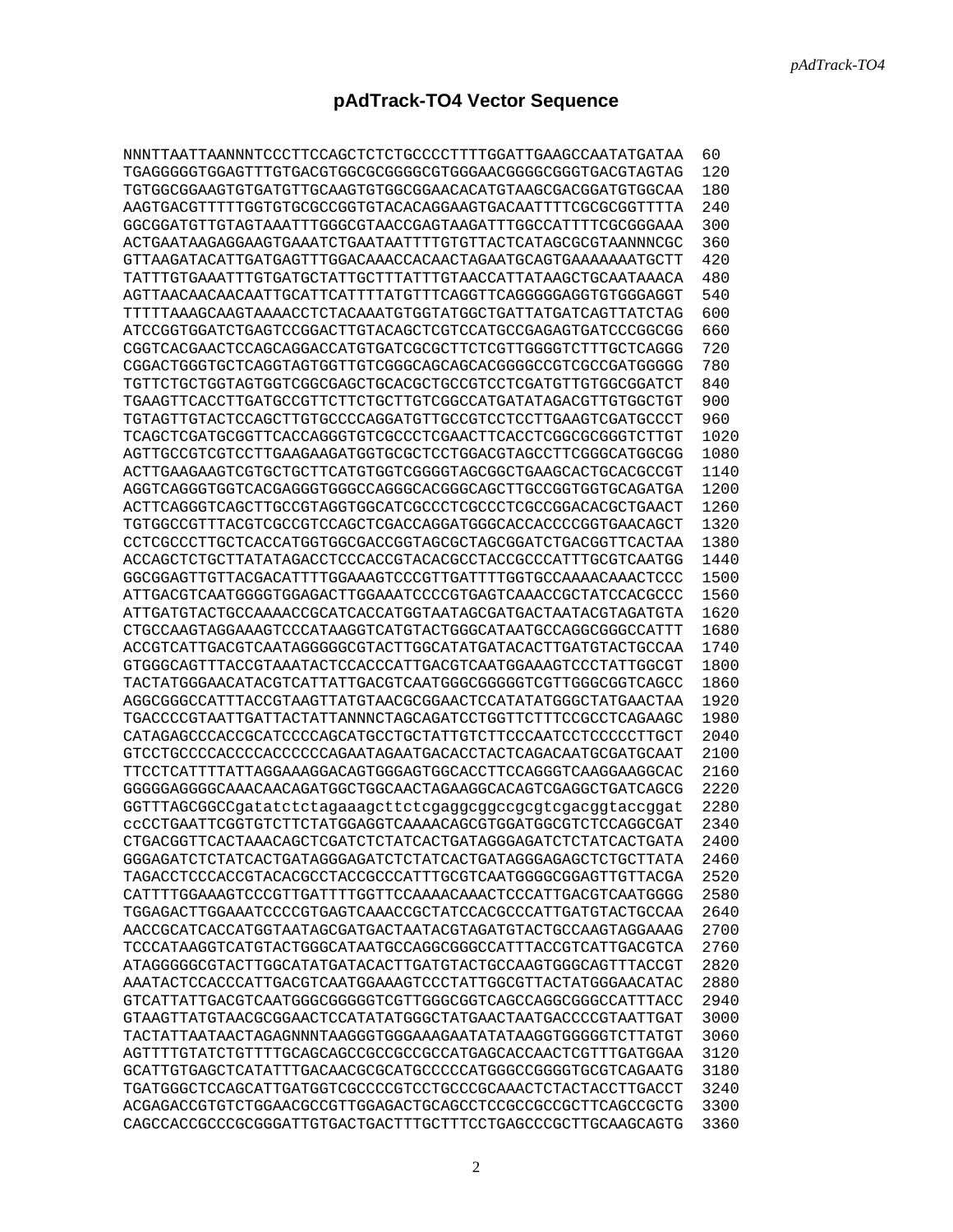| CAGCTTCCCGTTCATCCGCCCGCGATGACAAGTTGACGGCTCTTTTGGCACAATTGGATT | 3420 |
|--------------------------------------------------------------|------|
| CTTTGACCCGGGAACTTAATGTCGTTTCTCAGCAGCTGTTGGATCTGCGCCAGCAGGTTT | 3480 |
|                                                              | 3540 |
|                                                              | 3600 |
| GGTAGGCCCGGGACCAGCGGTCTCGGTCGTTGAGGGTCCTGTGTATTTTTTCCAGGACGT | 3660 |
| GGTAAAGGTGACTCTGGATGTTCAGATACATGGGCATAAGCCCGTCTCTGGGGTGGAGGT | 3720 |
| AGCACCACTGCAGAGCTTCATGCTGCGGGGTGGTGTTGTAGATGATCCAGTCGTAGCAGG | 3780 |
| AGCGCTGGCGTGGTGCCTAAAAATGTCTTTCAGTAGCAAGCTGATTGCCAGGGGCAGGC  | 3840 |
| CCTTGGTGTAAGTGTTTACAAAGCGGTTAAGCTGGGATGGGTGCATACGTGGGGATATGA | 3900 |
| GATGCATCTTGGACTGTATTTTTAGGTTGGCTATGTTCCCAGCCATATCCCTCCGGGGAT | 3960 |
| TCATGTTGTGCAGAACCACCAGCACAGTGTATCCGGTGCACTTGGGAAATTTGTCATGTA | 4020 |
| GCTTAGAAGGAAATGCGTGGAAGAACTTGGAGACGCCCTTGTGACCTCCAAGATTTTCCA | 4080 |
| TGCATTCGTCCATAATGATGGCAATGGGCCCACGGGCGGCGCCTGGGCGAAGATATTTC  | 4140 |
| TGGGATCACTAACGTCATAGTTGTGTTCCAGGATGAGATCGTCATAGGCCATTTTTACAA | 4200 |
| AGCGCGGGCGGAGGGTGCCAGACTGCGGTATAATGGTTCCATCCGGCCCAGGGGCGTAGT | 4260 |
| TACCCTCACAGATTTGCATTTCCCACGCTTTGAGTTCAGATGGGGGGATCATGTCTACCT | 4320 |
| GCGGGGCGATGAAGAAAACGGTTTCCGGGGTAGGGGAGATCAGCTGGGAAGAAAGCAGGT | 4380 |
|                                                              |      |
| TCCTGAGCAGCTGCGACTTACCGCAGCCGGTGGGCCCGTAAATCACACCTATTACCGGGT | 4440 |
| GCAACTGGTAGTTAAGAGAGCTGCAGCTGCCGTCATCCCTGAGCAGGGGGGCCACTTCGT | 4500 |
| TAAGCATGTCCCTGACTCGCATGTTTTCCCTGACCAAATCCGCCAGAAGGCGCTCGCCGC | 4560 |
| CCAGCGATAGCAGTTCTTGCAAGGAAGCAAAGTTTTTCAACGGTTTGAGACCGTCCGCCG | 4620 |
| TAGGCATGCTTTTGAGCGTTTGACCAAGCAGTTCCAGGCGGTCCCACAGCTCGGTCACCT | 4680 |
| GCTCTACGGCATCTCGATCCAGCATATCTCCTCGTTTCGCGGGTTGGGGCGGCTTTCGCT | 4740 |
| GTACGGCAGTAGTCGGTGCTCGTCCAGACGGGCCAGGGTCATGTCTTTCCACGGGCGCAG | 4800 |
| GGTCCTCGTCAGCGTAGTCTGGGTCACGGTGAAGGGGTGCGCTCCGGGCTGCGCGCTGGC | 4860 |
| CAGGGTGCGCTTGAGGCTGGTCCTGCTGGTGCTGAAGCGCTGCCGGTCTTCGCCCTGCGC | 4920 |
| GTCGGCCAGGTAGCATTTGACCATGGTGTCATAGTCCAGCCCCTCCGCGCGTGGCCCTT  | 4980 |
| GGCGCGCAGCTTGCCCTTGGAGGAGGCGCCGCACGAGGGCCAGTGCAGACTTTTGAGGGC | 5040 |
| GTAGAGCTTGGGCGCGAGAAATACCGATTCCGGGGAGTAGGCATCCGCGCCGCAGGCCCC | 5100 |
| GCAGACGGTCTCGCATTCCACGAGCCAGGTGAGCTCTGGCCGTTCGGGGTCAAAAACCAG | 5160 |
| GTTTCCCCCATGCTTTTTGATGCGTTTCTTACCTCTGGTTTCCATGAGCCGGTGTCCACG | 5220 |
| CTCGGTGACGAAAAGGCTGTCCGTGTCCCCGTATACAGACTNNNGTTTAAACGAATTCNN | 5280 |
|                                                              | 5340 |
| CATCGTAGTCATGCTCATGCAGATAAAGGCAGGTAAGCTCCGGAACCACCACAGAAAAAG | 5400 |
| ACACCATTTTTCTCAAACATGTCTGCGGGTTTCTGCATAAACACAAAATAAAATAACA   | 5460 |
| AAAAAACATTTAAACATTAGAAGCCTGTCTTACAACAGGAAAAACAACCCTTATAAGCAT | 5520 |
| AAGACGGACTACGGCCATGCCGGCGTGACCGTAAAAAACTGGTCACCGTGATTAAAAAG  | 5580 |
| CACCACCGACAGCTCCTCGGTCATGTCCGGAGTCATAATGTAAGACTCGGTAAACACATC | 5640 |
|                                                              | 5700 |
| GCAGGCGTAGAGACAACATTACAGCCCCCATAGGAGGTATAACAAAATTAATAGGAGAGA | 5760 |
| AAAACACATAAACACCTGAAAAACCCTCCTGCCTAGGCAAAATAGCACCCTCCCGCTCCA | 5820 |
| GAACAACATACAGCGCTTCACAGCGGCAGCCTAACAGTCAGCCTTACCAGTAAAAAAGAA | 5880 |
| AACCTATTAAAAAAACACCACTCGACACGGCACCAGCTCAATCAGTCACAGTGTAAAAAA | 5940 |
| GGGCCAAGTGCAGAGCGAGTATATATAGGACTAAAAAATGACGTAACGGTTAAAGTCCAC | 6000 |
| AAAAAACACCCAGAAAACCGCACGCGAACCTACGCCCAGAAACGAAAGCCAAAAAACCCA | 6060 |
| CAACTTCCTCAAATCGTCACTTCCGTTTTCCCACGTTACGTAACTTCCCATTTTAAGAAA | 6120 |
| ACTACAATTCCCAACACATACAAGTTACTCCGCCCTAAAACCTACGTCACCCGCCCCGTT | 6180 |
| CCCACGCCCCGCGCCACGTCACAAACTCCACCCCCTCATTATCATATTGGCTTCAATCCA | 6240 |
| AAATAAGGTATATTATTGATGATNNNTTAATTAAGGATCqatcCNNNCGGTGTGAAATAC | 6300 |
| CGCACAGATGCGTAAGGAGAAAATACCGCATCAGGCGCTCTTCCGCTTCCTCGCTCACTG | 6360 |
|                                                              | 6420 |
| TACGGTTATCCACAGAATCAGGGGATAACGCAGGAAAGAACATGTGAGCAAAAGGCCAGC | 6480 |
| AAAAGGCCAGGAACCGTAAAAAGGCCGCGTTGCTGGCGTTTTTCCATAGGCTCCGCCCCC | 6540 |
| CTGACGAGCATCACAAAAATCGACGCTCAAGTCAGAGGTGGCGAAACCCGACAGGACTAT | 6600 |
| AAAGATACCAGGCGTTTCCCCCTGGAAGCTCCCTCGTGCGCTCTCCTGTTCCGACCCTGC | 6660 |
| CGCTTACCGGATACCTGTCCGCCTTTCTCCCTTCGGGAAGCGTGGCGCTTTCTCATAGCT | 6720 |
| CACGCTGTAGGTATCTCAGTTCGGTGTAGGTCGTTCGCTCCAAGCTGGGCTGTGTGCACG | 6780 |
| AACCCCCCGTTCAGCCCGACCGCTGCGCCTTATCCGGTAACTATCGTCTTGAGTCCAACC | 6840 |
| CGGTAAGACACGACTTATCGCCACTGGCAGCAGCCACTGGTAACAGGATTAGCAGAGCGA | 6900 |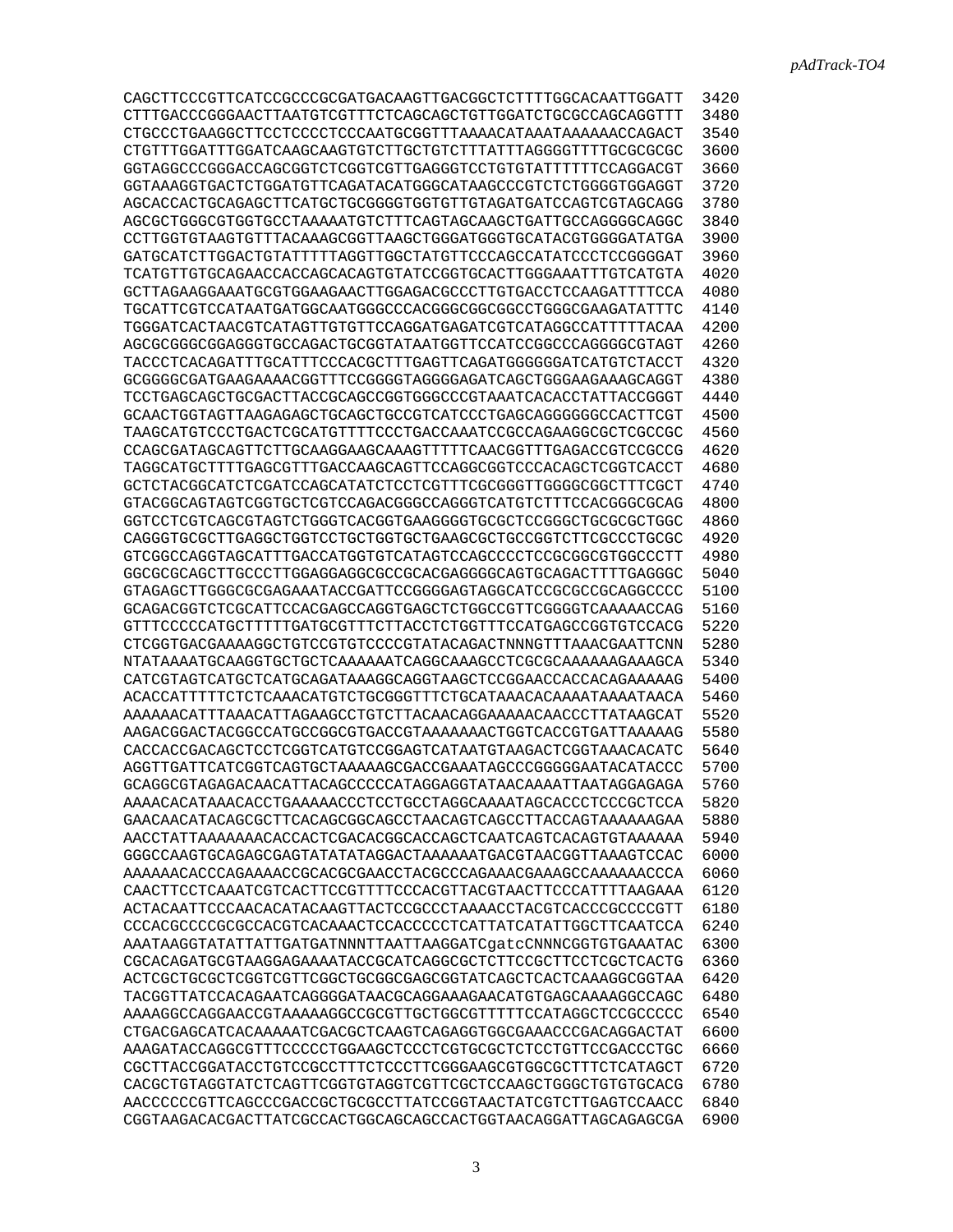| GGTATGTAGGCGGTGCTACAGAGTTCTTGAAGTGGTGGCCTAACTACGGCTACACTAGAA | 6960 |
|--------------------------------------------------------------|------|
| GGACAGTATTTGGTATCTGCGCTCTGCTGAAGCCAGTTACCTTCGGAAAAAGAGTTGGTA | 7020 |
|                                                              | 7080 |
| AGATTACGCGCAGAAAAAAAGGATCTCAAGAAGATCCTTTGATCTTTTCTACGGGGTCTG | 7140 |
| ACGCTCAGTGGAACGAAAACTCACGTTAAGGGATTTTGGTCATGAGATTATCAAAAAGGA | 7200 |
|                                                              | 7260 |
| AGTAAACTTGGTCTGACAGTTACCAATGCTTAATCAGTGAGGCACCTATCTCAGCGATCT | 7320 |
| GTCTATTTCGTTCATCCATAGTTGCCTGACTCCCCGTCGTGTAGATAACTACGATACGGG | 7380 |
| AGGGCTTACCATCTGGCCCCAGTGCTGCAATGATACCGCGAGACCCACGCTCACCGGCTC | 7440 |
| CAGATTTATCAGCAATAAACCAGCCAGCCGGAAGGGCCGAGCGCAGAAGTGGTCCTGCAA | 7500 |
|                                                              | 7560 |
| CAGTTAATAGTTTGCGCAACGTTGTTGNNNNNNAAAAAGGATCTTCACCTAGATCCTTTT | 7620 |
| CACGTAGAAAGCCAGTCCGCAGAAACGGTGCTGACCCCGGATGAATGTCAGCTACTGGGC | 7680 |
| TATCTGGACAAGGGAAAACGCAAGCGCAAAGAGAAAGCAGGTAGCTTGCAGTGGGCTTAC | 7740 |
| ATGGCGATAGCTAGACTGGGCGGTTTTATGGACAGCAAGCGAACCGGAATTGCCAGCTGG | 7800 |
| GGCGCCCTCTGGTAAGGTTGGGAAGCCCTGCAAAGTAAACTGGATGGCTTTCTCGCCGCC | 7860 |
| AAGGATCTGATGGCGCAGGGGATCAAGCTCTGATCAAGAGACAGGATGAGGATCGTTTCG | 7920 |
| CATGATTGAACAAGATGGATTGCACGCAGGTTCTCCGGCCGCTTGGGTGGAGAGGCTATT | 7980 |
| CGGCTATGACTGGGCACAACAGACAATCGGCTGCTCTGATGCCGCCGTGTTCCGGCTGTC | 8040 |
|                                                              | 8100 |
| GCAAGACGAGGCAGCGCGGCTATCGTGGCTGGCCACGACGGCGTTCCTTGCGCAGCTGT  | 8160 |
| GCTCGACGTTGTCACTGAAGCGGGAAGGGACTGGCTGCTATTGGGCGAAGTGCCGGGGCA | 8220 |
| GGATCTCCTGTCATCTCACCTTGCTCCTGCCGAGAAAGTATCCATCATGGCTGATGCAAT | 8280 |
| GCGGCGGCTGCATACGCTTGATCCGGCTACCTGCCCATTCGACCACCAAGCGAAACATCG | 8340 |
| CATCGAGCGAGCACGTACTCGGATGGAAGCCGGTCTTGTCGATCAGGATGATCTGGACGA | 8400 |
| AGAGCATCAGGGGCTCGCGCCAGCCGAACTGTTCGCCAGGCTCAAGGCGAGCATGCCCGA | 8460 |
| CGGCGAGGATCTCGTCGTGACCCATGGCGATGCCTGCTTGCCGAATATCATGGTGGAAAA | 8520 |
| TGGCCGCTTTTCTGGATTCATCGACTGTGGCCGGCTGGGTGTGGCGGACCGCTATCAGGA | 8580 |
| CATAGCGTTGGCTACCCGTGATATTGCTGAAGAGCTTGGCGGCGAATGGGCTGACCGCTT | 8640 |
| CCTCGTGCTTTACGGTATCGCCGCTCCCGATTCGCAGCGCATCGCCTTCTATCGCCTTCT | 8700 |
| TGACGAGTTCTTCTGAATTTTGTTAAAATTTTTGTTAAATCAGCTCATTTTTTAACCAAT | 8760 |
| AGGCCGAAATCGGCAACATCCCTTATAAATCAAAAGAATAGACCGCGATAGGGTTGAGTG | 8820 |
| TTGTTCCAGTTTGGAACAAGAGTCCACTATTAAAGAACGTGGACTCCAACGTCAAAGGGC | 8880 |
| GAAAAACCGTCTATCAGGGCGATGGCCCACTACGTGAACCATCACCCAAATCAAGTTTTT | 8940 |
| TGCGGTCGAGGTGCCGTAAAGCTCTAAATCGGAACCCTAAAGGGAGCCCCCGATTTAGAG | 9000 |
|                                                              | 9060 |
| GCGCTAGGGCGCTGCAAGTGTAGCGGTCACGCTGCGCGTAACCACCACACCCGCGCGCT  | 9120 |
|                                                              | 9180 |
| 9194<br>NNNNNNNNNNNNNN                                       |      |

| Unique enzymes in pAdTrack-TO4: |  |  |  |
|---------------------------------|--|--|--|
|---------------------------------|--|--|--|

| Mlu I     | A`CGCG,T         | 358  |
|-----------|------------------|------|
| Hpa I     | GTT AAC          | 485  |
| Age I     | A CCGG, T        | 1348 |
| Nhe I     | G`CTAG, C        | 1357 |
| ECOR V    | GAT   ATC        | 2236 |
| HinD III  | A`AGCT, T        | 2246 |
| PaeR7 I   | $C$ TCGA, G      | 2252 |
| Xho I     | C`TCGA, G        | 2252 |
| Not I     | GC 'GGCC, GC     | 2259 |
| Sal I     | G`TCGA, C        | 2266 |
| Acc65 I   | G`GTAC, C        | 2272 |
| Asp718    | G`GTAC, C        | 2272 |
| Kpn I     | G, GTAC`C        | 2276 |
| BamH I    | G`GATC, C        | 2278 |
| PflM I    | CCAN, NNN `NTGG  | 3659 |
| BstX I    | CCAN, NNNN `NTGG | 4098 |
| Bst1107 I | GTA TAC          | 5254 |
| Xca I     | GTA TAC          | 5254 |
| Pme I     | CTTT AAAC        | 5269 |
| Avr II    | $C$ $CTAG$ , $G$ | 5793 |
| Cla I     | AT`CG,AT         | 6279 |
|           |                  |      |

| BspH I                 | T CATG, A          | 7181 |
|------------------------|--------------------|------|
| Psp1406 I              | AA CG. TT          | 7580 |
| Rsr II                 | CG`GWC.CG          | 8567 |
| Dra III                | CAC, NNN GTG       | 8914 |
| Xmn I                  | <b>GAANN NNTTC</b> | 9135 |
| Number of enzymes = 26 |                    |      |
|                        |                    |      |

**The following enzymes do not cut in pAdTrack-TO4:** 

| Afl TT | Asc I   | Blp I   | BsiC I | BsiW I |
|--------|---------|---------|--------|--------|
| BstB I | Bsu36 T | ECO72 I | ECON I | Esp I  |
| Fse I  | Nru I   | Pm1 T   | Pvu T  | Sca I  |
| Sfi I  | Spe I   | Spl I   | Srf I  | Ssp I  |

## **pAdTrack-TO4: sites sorted by name:**

| Aat II  | (8)   | 1509 | 1695 | 1778 | 1831 |
|---------|-------|------|------|------|------|
|         |       | 2573 | 2759 | 2842 | 2895 |
| Acc I   | (3)   | 2267 | 4315 | 5253 |      |
| Acc65 I | (1)   | 2272 |      |      |      |
| Aci I   | (122) | 88   | 106  | 126  | 151  |
|         |       | 233  | 243  | 294  | 658  |
|         |       | 661  | 721  | 834  | 972  |
|         |       | 1011 | 1078 | 1119 | 1361 |
|         |       | 1422 | 1443 | 1547 | 1580 |
|         |       | 1671 | 1838 | 1852 | 1864 |
|         |       |      |      |      |      |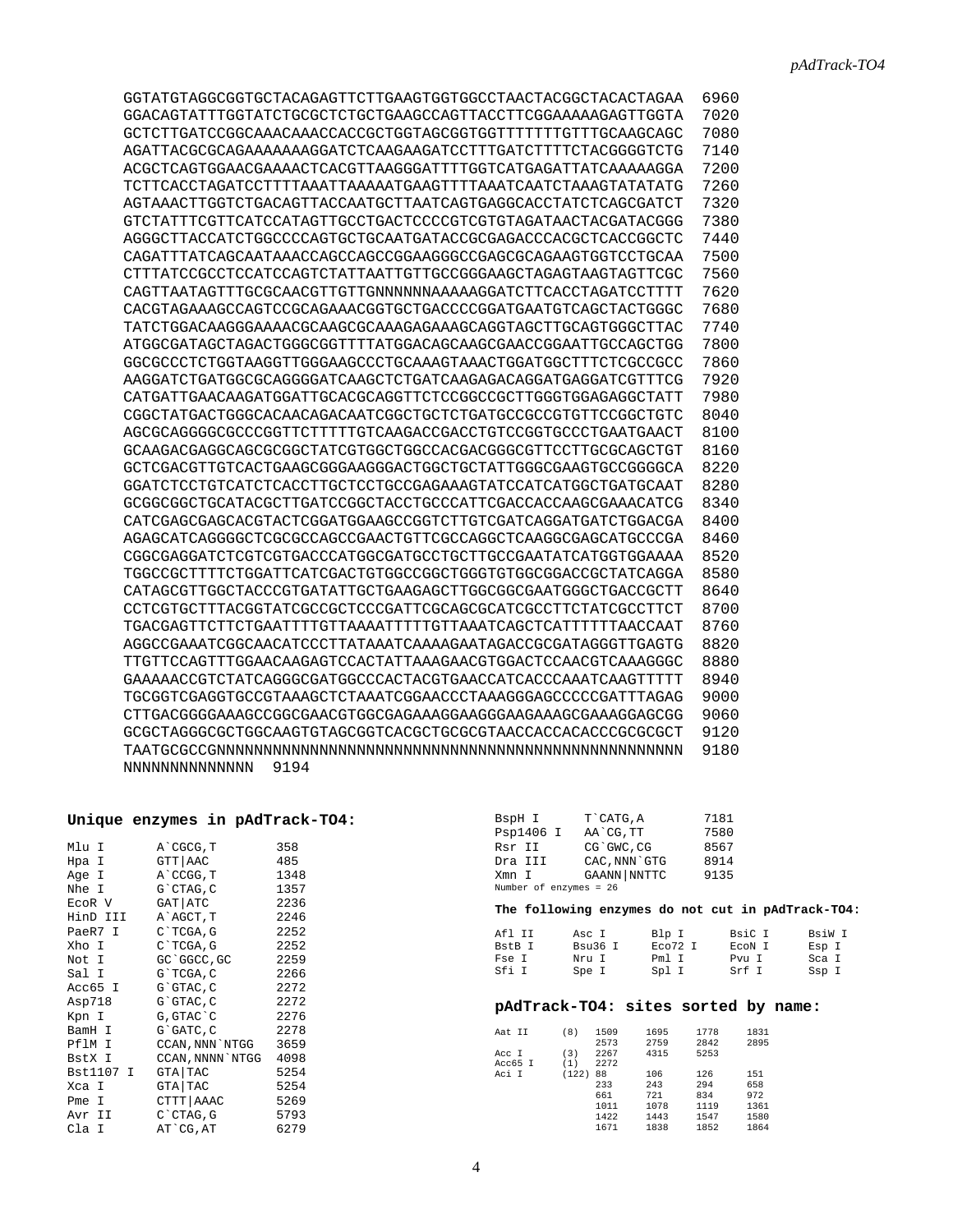|                 |             | 1892               | 1969         | 1993         | 2219         | BsaA I                | (7)        | 1612         | 2676         | 3889         | 6100         |
|-----------------|-------------|--------------------|--------------|--------------|--------------|-----------------------|------------|--------------|--------------|--------------|--------------|
|                 |             | 2228               | 2258         | 2262         | 2486         |                       |            | 7624         | 8355         | 8914         |              |
|                 |             | 2507<br>2902       | 2611<br>2916 | 2644<br>2928 | 2735<br>2956 | BsaB I                | (7)        | 586<br>2431  | 2368<br>3553 | 2389<br>7910 | 2410         |
|                 |             | 3086               | 3089         | 3092         | 3218         | BsaH I                | (13)       | 1506         | 1692         | 1775         | 1828         |
|                 |             | 3281               | 3284         | 3287         | 3296         |                       |            | 2327         | 2570         | 2756         | 2839         |
|                 |             | 3308               | 3312         | 3314         | 3346         |                       |            | 2892         | 4054         | 5007         | 7803         |
|                 |             | 3377               | 3381         | 3511         | 3600         |                       |            | 8051         |              |              |              |
|                 |             | 3618               | 3746         | 3864         | 4117         | BsaJ I                | (39)       | 925<br>1307  | 980          | 1004         | 1167         |
|                 |             | 4120<br>4322       | 4205<br>4402 | 4209<br>4541 | 4226<br>4558 |                       |            | 2652         | 1337<br>3157 | 1588<br>3164 | 2143<br>3312 |
|                 |             | 4616               | 4659         | 4720         | 4730         |                       |            | 3428         | 3608         | 3830         | 3842         |
|                 |             | 4966               | 4968         | 5010         | 5086         |                       |            | 3954         | 4111         | 4124         | 4248         |
|                 |             | 5091               | 5100         | 5428         | 5700         |                       |            | 4249         | 4346         | 4774         | 4790         |
|                 |             | 5814               | 5844         | 6019         | 6151         |                       |            | 4861         | 4942         | 4966         | 4978         |
|                 |             | 6172<br>6344       | 6190<br>6387 | 6301<br>6394 | 6327<br>6415 |                       |            | 4996<br>5684 | 5071<br>5793 | 5596<br>6621 | 5683<br>7656 |
|                 |             | 6506               | 6534         | 6661         | 6680         |                       |            | 7860         | 8214         | 8483         |              |
|                 |             | 6801               | 6911         | 7046         | 7055         | BsaW I                | (11)       | 603          | 618          | 1348         | 2275         |
|                 |             | 7417               | 7508         | 7638         | 7761         |                       |            | 3993         | 5380         | 5607         | 6667         |
|                 |             | 7857               | 7960         | 8023         | 8117         |                       |            | 6814         | 7784         | 8082         |              |
|                 |             | 8181<br>8565       | 8282<br>8570 | 8285<br>8620 | 8525<br>8636 | BseR I<br>Bsg I       | (4)<br>(7) | 1311<br>792  | 4700<br>1116 | 5016<br>1213 | 5585<br>3380 |
|                 |             | 8662               | 8804         | 8943         | 9058         |                       |            | 3990         | 5045         | 5970         |              |
|                 |             | 9085               | 9113         |              |              | BsiE I                | (9)        | 1349         | 2232         | 2262         | 3628         |
| Afl III         | (4)         | 158                | 358          | 5420         | 6461         |                       |            | 5674         | 6377         | 6801         | 7960         |
| Age I           | (1)         | 1348               |              |              |              |                       |            | 8947         |              |              |              |
| Aha II          | (13)        | 1506<br>2327       | 1692<br>2570 | 1775<br>2756 | 1828<br>2839 | BsiHKA I              | (10)       | 734<br>4001  | 2452<br>4761 | 3103<br>5136 | 3133<br>6779 |
|                 |             | 2892               | 4054         | 5007         | 7803         |                       |            | 8164         | 8354         |              |              |
|                 |             | 8051               |              |              |              | Bsm I                 | (4)        | 406          | 499          | 4083         | 5114         |
| Ahd I           | (2)         | 3618               | 7354         |              |              | BsmA I                | (13)       | 1515         | 2333         | 2579         | 3239         |
| Alu I           | (48)        | 25                 | 469          | 632          | 806          |                       |            | 3263         | 3625         | 3709         | 4046         |
|                 |             | 917<br>1286        | 965<br>1319  | 1181<br>1386 | 1214<br>2248 |                       |            | 4603<br>7894 | 5113         | 5706         | 7416         |
|                 |             | 2360               | 2450         | 3131         | 3364         | BsmB I                | (3)        | 2334         | 3710         | 4045         |              |
|                 |             | 3456               | 3736         | 3822         | 3872         | BsmF I                | (11)       | 1454         | 1622         | 1773         | 2518         |
|                 |             | 4022               | 4364         | 4391         | 4461         |                       |            | 2686         | 2837         | 3625         | 4494         |
|                 |             | 4467               | 4670         | 4990         | 5047         |                       |            | 4647         | 5231         | 8202         |              |
|                 |             | 5134<br>6403       | 5378<br>6629 | 5593<br>6719 | 5917<br>6765 | BsoF I                | (71)       | 470<br>807   | 659<br>814   | 753<br>1098  | 756<br>1120  |
|                 |             | 7022               | 7543         | 7672         | 7725         |                       |            | 1179         | 2229         | 2259         | 2262         |
|                 |             | 7751               | 7797         | 7888         | 8157         |                       |            | 3080         | 3083         | 3086         | 3089         |
|                 |             | 8615               | 8744         | 8962         | 9001         |                       |            | 3092         | 3275         | 3284         | 3287         |
| Alw I           | (29)        | 596                | 616          | 646          | 843          |                       |            | 3296         | 3299         | 3302         | 3362         |
|                 |             | 1370<br>3469       | 1950<br>3561 | 2274<br>3760 | 2285<br>4151 |                       |            | 3454<br>4389 | 3744<br>4392 | 4118<br>4405 | 4121<br>4462 |
|                 |             | 4314               | 4692         | 6276         | 6283         |                       |            | 4465         | 4468         | 4558         | 4731         |
|                 |             | 7023               | 7109         | 7109         | 7206         |                       |            | 4850         | 4901         | 4969         | 4988         |
|                 |             | 7207               | 7607         | 7608         | 7871         |                       |            | 5010         | 5091         | 5299         | 5845         |
|                 |             | 7888               | 7918         | 8229         | 8296         |                       |            | 5848         | 6367         | 6385         | 6388         |
| AlwN I          | (7)         | 8475<br>1958       | 3298         | 3456         | 3541         |                       |            | 6506<br>6872 | 6661<br>7078 | 6804<br>7406 | 6869<br>7857 |
|                 |             | 5262               | 6877         | 7675         |              |                       |            | 7960         | 8012         | 8023         | 8113         |
| Apa I           | (2)         | 4111               | 4417         |              |              |                       |            | 8118         | 8155         | 8196         | 8283         |
| ApaL I          | (2)         | 3997               | 6775         |              |              |                       |            | 8286         | 8289         | 8525         | 8621         |
| Apo I           | (7)         | 257                | 430          | 2287         | 4008         |                       |            | 8662         | 8676         | 9094         |              |
| Ase I           | (5)         | 5274<br>5          | 8716<br>3007 | 8727<br>5749 | 6268         | Bsp120 I<br>Bsp1286 I | (2)<br>(2) | 4107<br>3103 | 4413<br>8354 |              |              |
|                 |             | 7526               |              |              |              | BspH I                | (1)        | 7181         |              |              |              |
| Asp718          | (1)         | 2272               |              |              |              | BspM I                | (8)        | 3465         | 4327         | 4367         | 4687         |
| Ava I           | (4)         | 2252               | 3428         | 3608         | 5683         |                       |            | 5361         | 7709         | 7938         | 8319         |
| Ava II          | (8)         | 680                | 3612         | 3636         | 4661         | BspM II               | (3)        | 618          | 5380         | 5607         |              |
| Avr II          | (1)         | 4802<br>5793       | 4880         | 7492         | 8567         | Bsr I                 | (20)       | 729<br>4449  | 1658<br>5564 | 2722<br>5869 | 3769<br>6868 |
| BamH I          | (1)         | 2278               |              |              |              |                       |            | 6881         | 6995         | 7401         | 7519         |
| Ban I           |             | $(13)$ 1300        | 1483         | 2135         | 2272         |                       |            | 7562         | 7634         | 7679         | 7760         |
|                 |             | 3794               | 4215         | 5006         | 5910         |                       |            | 7844         | 7994         | 8195         | 8828         |
|                 |             | 7302<br>8951       | 7802         | 8050         | 8085         | BsrB I<br>BsrD I      | (4)        | 5816<br>4109 | 6394<br>7415 | 8664<br>8284 | 9058         |
| Ban II          |             | $(10)$ 1990        | 2452         | 3133         | 3190         | BsrG I                | (3)<br>(2) | 207          | 626          |              |              |
|                 |             | 3346               | 4111         | 4417         | 5136         | <b>BssH II</b>        | (5)        | 3594         | 3596         | 4852         | 4983         |
|                 |             | 8416               | 8989         |              |              |                       |            | 9115         |              |              |              |
| Bbe I           | (3)         | 5010               | 7806         | 8054         |              | BssS I                | (5)        | 1155         | 5013         | 5120         | 6634         |
| Bbs I<br>Bbv I  | (3)<br>(20) | 2011               | 2289<br>767  | 4900         | 3091         | Bst1107 I             | (1)        | 8643<br>5254 |              |              |              |
|                 |             | 764<br>3094        | 3286         | 1190<br>3313 | 3373         | BstE II               | (2)        | 4674         | 5563         |              |              |
|                 |             | 3465               | 4400         | 4416         | 4476         | BstN I                | (27)       | 927          | 981          | 1056         | 1168         |
|                 |             | 4999               | 5859         | 6880         | 6883         |                       |            | 1293         | 1668         | 1861         | 1959         |
|                 |             | 7089               | 8124         | 8166         | 8687         |                       |            | 2144         | 2334         | 2732         | 2925         |
| Bbv II<br>Bcl I | (3)         | 2012<br>587        | 2290<br>2213 | 4901<br>7892 |              |                       |            | 3654<br>4250 | 3831<br>4656 | 4125<br>4775 | 4170<br>4862 |
| Bcn I           | (3)<br>(19) | 656                | 1310         | 3166         | 3430         |                       |            | 4928         | 5127         | 5159         | 6489         |
|                 |             | 3431               | 3610         | 3611         | 3956         |                       |            | 6610         | 6623         | 8438         |              |
|                 |             | 4348               | 4438         | 4847         | 5073         | BstU I                | (37)       | 88           | 231          | 233          | 294          |
|                 |             | 5685               | 5686         | 6842         | 7538         |                       |            | 350          | 360          | 693          | 1011         |
| Bfa I           |             | 7659<br>$(14)$ 397 | 8056<br>598  | 8216<br>1358 | 1949         |                       |            | 1892<br>3314 | 2264<br>3383 | 2956<br>3596 | 3147<br>3598 |
|                 |             | 2193               | 2241         | 3014         | 5794         |                       |            | 3600         | 4205         | 4720         | 4854         |
|                 |             | 6956               | 7209         | 7544         | 7610         |                       |            | 4920         | 4968         | 4985         | 5055         |
|                 |             | 7752               | 9065         |              |              |                       |            | 5088         | 5325         | 6025         | 6192         |
| Bgl I           | (10)        | 1672               | 1743         | 1865         | 2736         |                       |            | 6508         | 7089         | 7419         | 8117         |
|                 |             | 2807<br>7474       | 2929<br>9134 | 3490         | 5541         |                       |            | 8418<br>9117 | 8806         | 9098         | 9115         |
| Bgl II          | (3)         | 2384               | 2405         | 2426         |              | BstX I                | (1)        | 4098         |              |              |              |
| Bpm I           | (6)         | 657                | 897          | 2316         | 3174         | BstY I                |            | (19) 600     | 609          | 836          | 1363         |
|                 |             | 5802               | 7424         |              |              |                       |            | 1954         | 2278         | 2384         | 2405         |
| Bsa I           | (5)         | 3238<br>7415       | 3626         | 4602         | 5114         |                       |            | 2426<br>7199 | 3462<br>7211 | 7102<br>7600 | 7113<br>7612 |
|                 |             |                    |              |              |              |                       |            |              |              |              |              |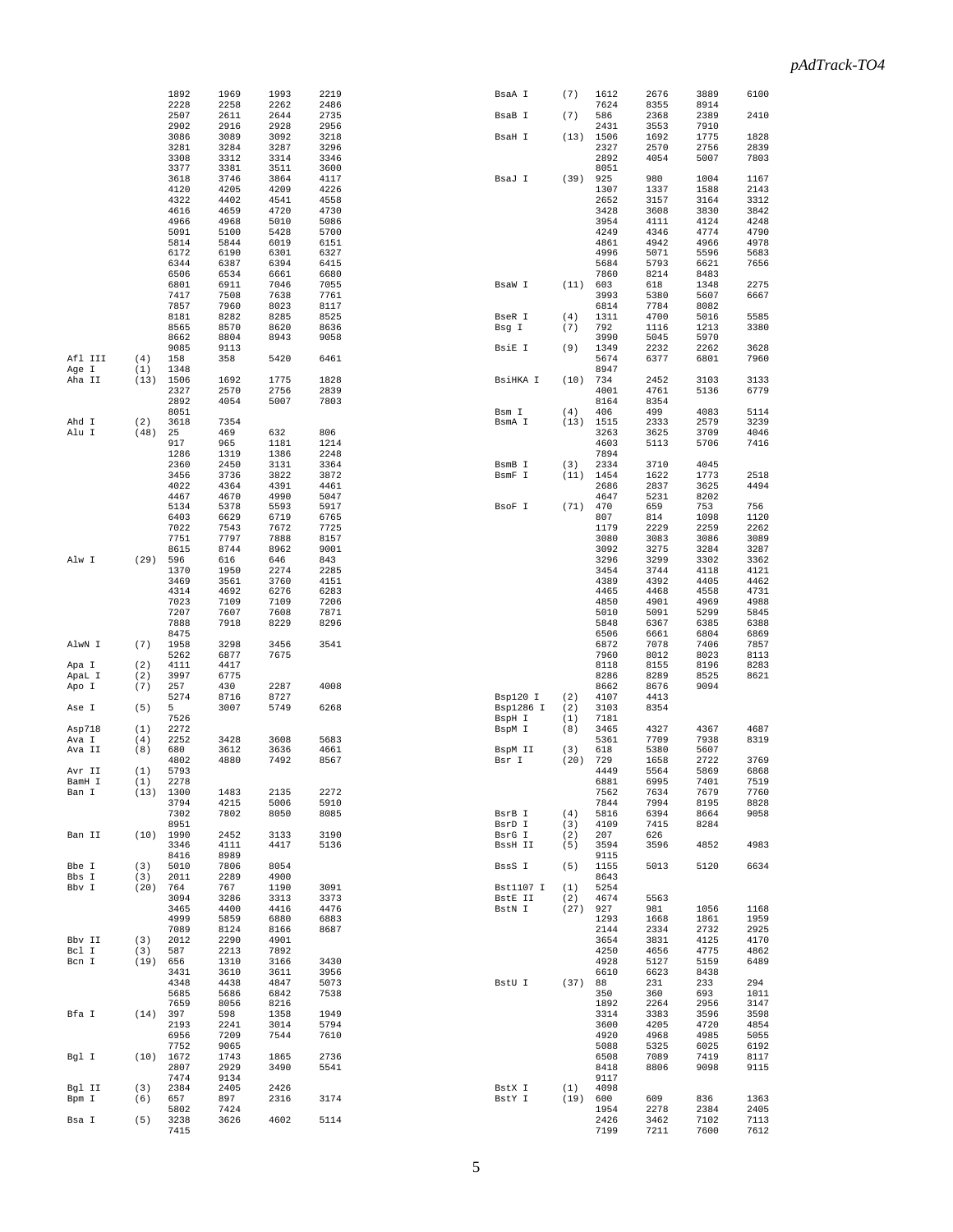|           |      | 7864         | 8222         | 8468         |              |          |         | 3889        | 4185        | 4227        | 4461         |
|-----------|------|--------------|--------------|--------------|--------------|----------|---------|-------------|-------------|-------------|--------------|
| Cac8 I    | (59) | 804          | 811          | 1135         | 1183         |          |         | 5069        | 7320        | 7501        | 7673         |
|           |      | 1216         | 1359         | 1673         | 1866         |          |         | 7856        | 7918        | 8375        | 8400         |
|           |      | 2006         | 2010         | 2187         | 2737         |          |         | 8764        |             |             |              |
|           |      | 2930         | 3151         | 3218         | 3312         | Fsp I    | (2)     | 7576        | 8153        |             |              |
|           |      | 3346         | 3350         | 3354         | 3381         | Gdi II   | (13)    | 876         | 1263        | 2228        | 2230         |
|           |      | 3472         | 3596         | 3598         | 3820         |          |         | 2258        | 2260        | 4925        | 5137         |
|           |      | 3838         | 4207         | 4555         | 4627         |          |         | 5534        | 7956        | 7958        | 8521         |
|           |      | 4854         | 4858         | 4985         | 4992         |          |         | 8548        |             |             |              |
|           |      | 5095         | 5542         | 5704         | 6023         | Gsu I    | (6)     | 658         | 898         | 2317        | 3175         |
|           |      | 6392         | 6478         | 6515         | 7075         |          |         | 5803        | 7425        |             |              |
|           |      | 7466         | 7703         | 7727         | 7778         | Hae I    | (7)     | 285         | 4189        | 4860        | 6476         |
|           |      | 7795         | 7945         | 8131         | 8350         |          |         | 6487        | 6939        | 8133        |              |
|           |      | 8416         | 8422         | 8450         | 8454         | Hae II   | (12)    | 1358        | 3786        | 4554        | 4901         |
|           |      | 8495         | 8499         | 8553         | 9017         |          |         | 5010        | 5837        | 6339        | 6709         |
|           |      | 9060         | 9074         | 9117         |              |          |         | 7806        | 8054        | 9065        | 9073         |
| Cfr10 I   | (11) | 202          | 1185         | 1348         | 4407         | Hae III  | (40)    | 285         | 765         | 877         | 1166         |
|           |      | 4903         | 5209         | 5540         | 7434         |          |         | 1266        | 1675        | 1868        | 2231         |
|           |      | 8370         | 8551         | 9015         |              |          |         | 2261        | 2739        | 2932        | 3163         |
| Cla I     | (1)  | 6279         |              |              |              |          |         | 3607        | 3840        | 4109        | 4123         |
| Csp6 I    | (18) | 208          | 627          | 909          | 1411         |          |         | 4189        | 4247        | 4415        | 4492         |
|           |      | 1568         | 1619         | 1652         | 1707         |          |         | 4773        | 4860        | 4926        | 4976         |
|           |      | 1732         | 2273         | 2475         | 2632         |          |         | 5097        | 5140        | 5535        | 5944         |
|           |      | 2683         | 2716         | 2771         | 2796         |          |         | 6476        | 6487        | 6505        | 6939         |
|           |      | 4742         | 8356         |              |              |          |         | 7397        | 7477        | 7959        | 8133         |
| Dde I     | (13) | 613          | 715          | 733          | 1973         |          |         | 8524        | 8551        | 8764        | 8906         |
|           |      | 2082         | 3340         | 3449         | 4023         | Hga I    | (9)     | 1422        | 2254        | 2317        | 2486         |
|           |      | 4384         | 4480         | 6736         | 7145         |          |         | 3161        | 4061        | 4910        | 6571         |
|           |      | 7311         |              |              |              |          |         | 7149        |             |             |              |
| Dpn I     | (43) | 589          | 602          | 611          | 652          | HgiA I   | (10)    | 734         | 2452        | 3103        | 3133         |
|           |      | 690          | 838          | 1365         | 1956         |          |         | 4001        | 4761        | 5136        | 6779         |
|           |      | 2215         | 2280         | 2340         | 2365         |          |         | 8164        | 8354        |             |              |
|           |      | 2386         | 2407         | 2428         | 3464         | HgiE II  | (3)     | 2136        | 4399        | 7040        |              |
|           |      | 3556         | 3766         | 4146         | 4179         | Hha I    | (55)    | 88          | 202         | 233         | 350          |
|           |      | 4309         | 4360         | 4698         | 6278         |          |         | 695         | 1011        | 1052        | 1357         |
|           |      | 6282         | 7029         | 7104         | 7115         |          |         | 3149        | 3470        | 3596        | 3598         |
|           |      | 7123         | 7201         | 7213         | 7318         |          |         | 3600        | 3785        | 4205        | 4553         |
|           |      | 7602         | 7614         | 7866         | 7883         |          |         | 4798        | 4842        | 4854        | 4856         |
|           |      | 7894         | 7913         | 8224         | 8302         |          |         | 4870        | 4900        | 4920        | 4985         |
|           |      | 8383         | 8392         | 8470         |              |          |         | 4987        | 5009        | 5055        | 5090         |
| DpnII     | (43) | 587          | 600          | 609          | 650          |          |         | 5327        | 5836        | 6194        | 6338         |
|           |      | 688          | 836          | 1363         | 1954         |          |         | 6371        | 6641        | 6708        | 6808         |
|           |      | 2213         | 2278         | 2338         | 2363         |          |         | 6982        | 7091        | 7484        | 7577         |
|           |      | 2384         | 2405         | 2426         | 3462         |          |         | 7707        | 7805        | 7876        | 8045         |
|           |      | 3554         | 3764         | 4144         | 4177         |          |         | 8053        | 8117        | 8154        | 8420         |
|           |      | 4307         | 4358         | 4696         | 6276         |          |         | 8680        | 9064        | 9072        | 9098         |
|           |      | 6280         | 7027         | 7102         | 7113         |          |         | 9117        | 9119        | 9128        |              |
|           |      | 7121         | 7199         | 7211         | 7316         | HinC II  | (3)     | 485         | 2268        | 3395        |              |
|           |      | 7600         | 7612         | 7864         | 7881         | Hind II  | (3)     | 485         | 2268        | 3395        |              |
|           |      | 7892         | 7911         | 8222         | 8300         | HinD III | (1)     | 2246        |             |             |              |
|           |      | 8381         | 8390         | 8468         |              | Hinf I   | (20)    | 615         | 1539        | 2603        | 3418         |
| Dra I     | (6)  | 546          | 3517         | 5269         | 5472         |          |         | 3538        | 3671        | 3959        | 4515         |
|           |      | 7220         | 7239         |              |              |          |         | 5067        | 5611        | 5625        | 5647         |
| Dra III   | (1)  | 8914         |              |              |              |          |         | 6361        | 6436        | 6832        | 7349         |
| Drd I     | (4)  | 4946         | 6569         | 8078         | 8869         |          |         | 8536        | 8670        | 8841        | 8863         |
| Dsa I     | (10) | 1337         | 1588         | 2652         | 3157         | HinI I   | (13)    | 1506        | 1692        | 1775        | 1828         |
|           |      | 3312         | 4111         | 4790         | 4942         |          |         | 2327        | 2570        | 2756        | 2839         |
|           |      | 4966         | 8483         |              |              |          |         | 2892        | 4054        | 5007        | 7803         |
| Eae I     | (13) | 283          | 875          | 1264         | 2229         |          |         | 8051        |             |             |              |
|           |      | 2259         | 4858         | 4924         | 5138         | HinP I   | (55)    | 86          | 200         | 231         | 348          |
|           |      | 5533         | 7957         | 8131         | 8522         |          |         | 693         | 1009        | 1050        | 1355         |
|           |      | 8549         |              |              |              |          |         | 3147        | 3468        | 3594        | 3596         |
| Eag I     | (3)  | 2229         | 2259         | 7957         |              |          |         | 3598        | 3783        | 4203        | 4551         |
| Ear I     | (3)  | 6345         | 8395         | 8605         |              |          |         | 4796        | 4840        | 4852        | 4854         |
| Eco47 III | (4)  | 1356         | 3784         | 4899         | 5835         |          |         | 4868        | 4898        | 4918        | 4983         |
| Eco57 I   | (9)  | 946          | 1143         | 1189         | 3276         |          |         | 4985        | 5007        | 5053        | 5088         |
|           |      | 3507         | 4913         | 7008         | 8196         |          |         | 5325        | 5834        | 6192        | 6336         |
|           |      | 8628         |              |              |              |          |         | 6369        | 6639        | 6706        | 6806         |
| Eco0109 I | (4)  | 3636         | 3839         | 4802         | 5096         |          |         | 6980        | 7089        | 7482        | 7575<br>8043 |
| ECOR I    | (2)  | 2287         | 5274         |              |              |          |         | 7705        | 7803        | 7874        |              |
| ECOR II   | (27) | 925          | 979          | 1054         | 1166         |          |         | 8051        | 8115        | 8152        | 8418         |
|           |      | 1291         | 1666         | 1859         | 1957         |          |         | 8678        | 9062        | 9070        | 9096         |
|           |      | 2142         | 2332         | 2730         | 2923         | Hpa I    |         | 9115        | 9117        | 9126        |              |
|           |      | 3652         | 3829<br>4654 | 4123         | 4168<br>4860 |          | (1)     | 485         | 604         | 619         | 655          |
|           |      | 4248<br>4926 | 5125         | 4773<br>5157 | 6487         | Hpa II   | (44)    | 203<br>1186 | 1246        | 1309        | 1349         |
|           |      | 6608         | 6621         | 8436         |              |          |         | 2276        | 3164        | 3429        | 3609         |
| ECOR V    | (1)  | 2236         |              |              |              |          |         | 3954        | 3994        | 4244        | 4346         |
| Ehe I     | (3)  | 5008         | 7804         | 8052         |              |          |         | 4408        | 4436        | 4845        | 4904         |
| Fnu4H I   | (71) | 470          | 659          | 753          | 756          |          |         | 5071        | 5210        | 5381        | 5541         |
|           |      | 807          | 814          | 1098         | 1120         |          |         | 5608        | 5684        | 6668        | 6815         |
|           |      | 1179         | 2229         | 2259         | 2262         |          |         | 6841        | 7031        | 7435        | 7469         |
|           |      | 3080         | 3083         | 3086         | 3089         |          |         | 7536        | 7658        | 7785        | 7956         |
|           |      | 3092         | 3275         | 3284         | 3287         |          |         | 8033        | 8055        | 8083        | 8214         |
|           |      | 3296         | 3299         | 3302         | 3362         |          |         | 8304        | 8371        | 8552        | 9016         |
|           |      | 3454         | 3744         | 4118         | 4121         | Hph I    | (20)    | 120         | 841         | 970         | 994          |
|           |      | 4389         | 4392         | 4405         | 4462         |          |         | 1322        | 1327        | 1578        | 2642         |
|           |      | 4465         | 4468         | 4558         | 4731         |          |         | 3679        | 4669        | 4840        | 5140         |
|           |      | 4850         | 4901         | 4969         | 4988         |          |         | 5236        | 5558        | 6161        | 7198         |
|           |      | 5010         | 5091         | 5299         | 5845         |          |         | 7425        | 7599        | 8230        | 8916         |
|           |      | 5848         | 6367         | 6385         | 6388         | Kas I    | (3)     | 5006        | 7802        | 8050        |              |
|           |      | 6506         | 6661         | 6804         | 6869         | Kpn I    | (1)     | 2276        |             |             |              |
|           |      | 6872         | 7078         | 7406         | 7857         | Mae I    | (14)    | 397         | 598         | 1358        | 1949         |
|           |      | 7960         | 8012         | 8023         | 8113         |          |         | 2193        | 2241        | 3014        | 5794         |
|           |      | 8118         | 8155         | 8196         | 8283         |          |         | 6956        | 7209        | 7544        | 7610         |
|           |      | 8286         | 8289         | 8525         | 8621         |          |         | 7752        | 9065        |             |              |
|           |      |              |              |              |              |          |         |             |             |             |              |
|           |      |              |              |              |              |          |         |             |             |             |              |
| Fok I     | (21) | 8662<br>184  | 8676<br>258  | 9094<br>942  | 1308         | Mae II   | (35) 81 | 1060        | 113<br>1273 | 187<br>1506 | 889<br>1611  |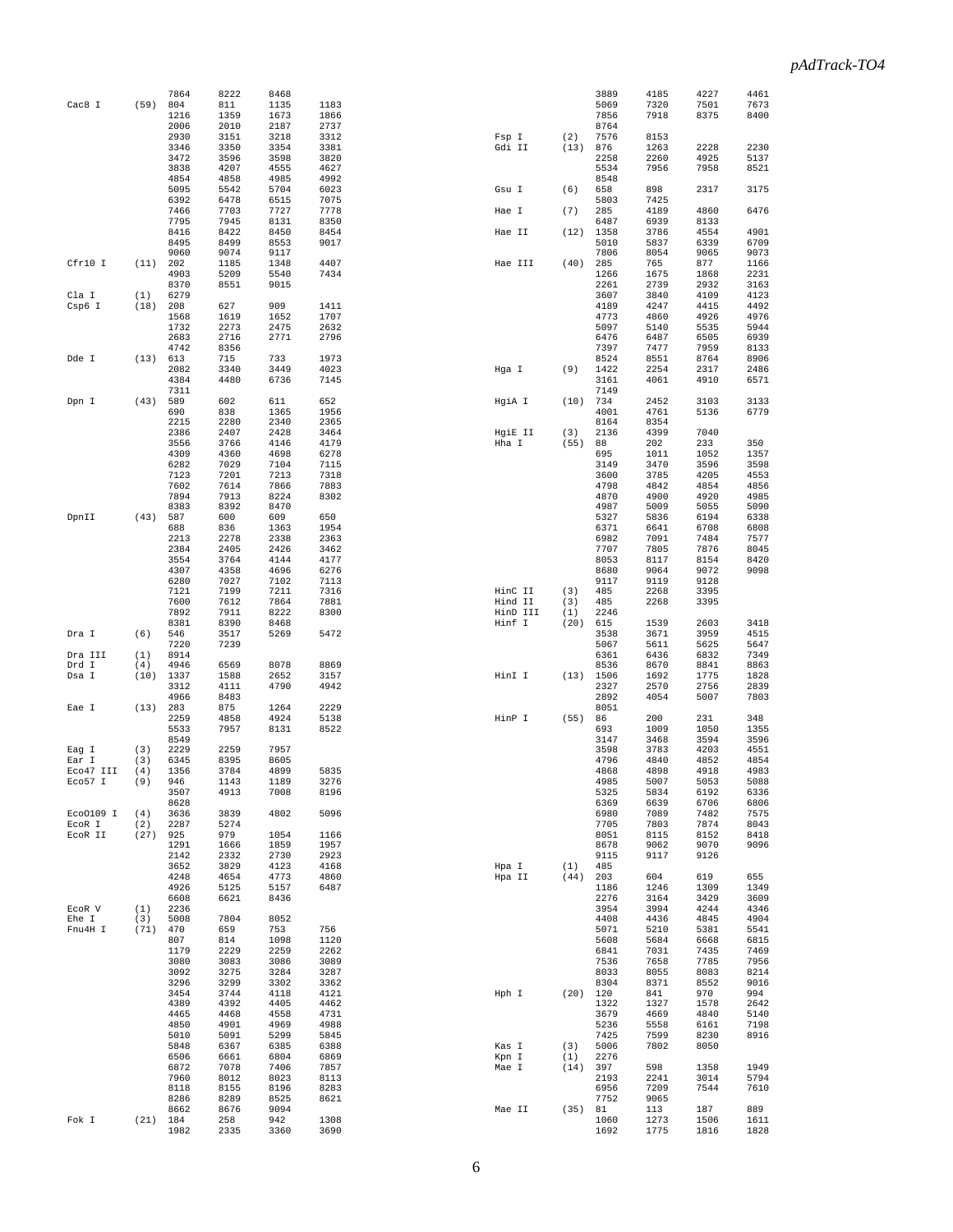|                  |             | 2570         | 2675         | 2756         | 2839         |                |            | 5606         | 6465         | 7185         | 7744         |
|------------------|-------------|--------------|--------------|--------------|--------------|----------------|------------|--------------|--------------|--------------|--------------|
|                  |             | 2880         | 2892         | 3658         | 3888         |                |            | 7925         | 8270         | 8456         | 8487         |
|                  |             | 4153         | 5982         | 6094         | 6099         |                |            | 8513         |              |              |              |
|                  |             | 6165<br>7623 | 6197<br>8167 | 7164<br>8354 | 7580<br>8858 | Nla IV         | (34)       | 764<br>2274  | 1302<br>2280 | 1485<br>2549 | 2137<br>3189 |
|                  |             | 8870         | 8913         | 9023         |              |                |            | 3613         | 3637         | 3796         | 4109         |
| Mae III          | (40)        | 77           | 109          | 183          | 218          |                |            | 4217         | 4238         | 4381         | 4415         |
|                  |             | 266          | 337          | 455          | 663          |                |            | 4491         | 4663         | 4803         | 5008         |
|                  |             | 1152         | 1450         | 1799         | 1886         |                |            | 5098         | 5385         | 5912         | 6493         |
|                  |             | 2514         | 2863         | 2950         | 3321         |                |            | 6532         | 7304         | 7398         | 7439         |
|                  |             | 3668         | 4061         | 4259         | 4674         |                |            | 7804         | 8052         | 8087         | 8953         |
|                  |             | 4823<br>5925 | 5225<br>5983 | 5545<br>6076 | 5563<br>6095 | Not I          | (1)        | 8974<br>2259 | 8986         |              |              |
|                  |             | 6100         | 6144         | 6166         | 6198         | Nsi I          | (2)        | 3907         | 4085         |              |              |
|                  |             | 6817         | 6880         | 6996         | 7279         | Nsp7524 I      | (9)        | 158          | 2004         | 3149         | 4505         |
|                  |             | 8171         | 8477         | 9087         | 9099         |                |            | 4520         | 4625         | 5420         | 6461         |
| Mbo I            | (43)        | 587          | 600          | 609          | 650          |                |            | 8452         |              |              |              |
|                  |             | 688          | 836          | 1363         | 1954         | NspB II        | (14)       | 2219         | 3298         | 3314         | 3456         |
|                  |             | 2213         | 2278         | 2338         | 2363         |                |            | 3618         | 4364         | 4391         | 4467         |
|                  |             | 2384<br>3554 | 2405<br>3764 | 2426         | 3462<br>4177 |                |            | 4968<br>7797 | 5844<br>8157 | 6803         | 7048         |
|                  |             | 4307         | 4358         | 4144<br>4696 | 6276         | NspH I         | (9)        | 162          | 2008         | 3153         | 4509         |
|                  |             | 6280         | 7027         | 7102         | 7113         |                |            | 4524         | 4629         | 5424         | 6465         |
|                  |             | 7121         | 7199         | 7211         | 7316         |                |            | 8456         |              |              |              |
|                  |             | 7600         | 7612         | 7864         | 7881         | Pac I          | (2)        | 9            | 6272         |              |              |
|                  |             | 7892         | 7911         | 8222         | 8300         | PaeR7 I        | (1)        | 2252         |              |              |              |
|                  |             | 8381         | 8390         | 8468         |              | Pal I          | (40)       | 285          | 765          | 877          | 1166         |
| Mbo II           | (19)        | 856<br>2012  | 1049<br>2290 | 1052<br>4052 | 1097<br>4142 |                |            | 1266<br>2261 | 1675<br>2739 | 1868<br>2932 | 2231<br>3163 |
|                  |             | 4343         | 4380         | 4901         | 6333         |                |            | 3607         | 3840         | 4109         | 4123         |
|                  |             | 7122         | 7195         | 7596         | 8411         |                |            | 4189         | 4247         | 4415         | 4492         |
|                  |             | 8621         | 8703         | 9053         |              |                |            | 4773         | 4860         | 4926         | 4976         |
| Mlu I            | (1)         | 358          |              |              |              |                |            | 5097         | 5140         | 5535         | 5944         |
| Mme I            | (5)         | 3246         | 3441         | 6675         | 6859         |                |            | 6476         | 6487         | 6505         | 6939         |
|                  |             | 8890         |              |              |              |                |            | 7397         | 7477         | 7959         | 8133         |
| Mnl I            | (61)        | 56<br>569    | 304<br>830   | 521<br>950   | 530<br>1001  | PflM I         |            | 8524         | 8551         | 8764         | 8906         |
|                  |             | 1013         | 1151         | 1244         | 1250         | Ple I          | (1)<br>(6) | 3659<br>623  | 1547         | 2611         | 5619         |
|                  |             | 1331         | 1411         | 1981         | 2038         |                |            | 6840         | 8849         |              |              |
|                  |             | 2113         | 2159         | 2201         | 2248         | Pme I          | (1)        | 5269         |              |              |              |
|                  |             | 2299         | 2475         | 3287         | 3506         | PpuM I         | (2)        | 3636         | 4802         |              |              |
|                  |             | 3511         | 3626         | 3710         | 3960         | Psp1406 I      | (1)        | 7580         |              |              |              |
|                  |             | 4075         | 4205         | 4274         | 4720         | PspA I         | (3)        | 3428         | 3608         | 5683         |              |
|                  |             | 4814         | 4867         | 4972         | 4994         | Pst I          | (4)        | 3276         | 3303         | 3733         | 4466         |
|                  |             | 4997<br>5330 | 5009<br>5605 | 5029<br>5728 | 5202<br>5795 | Pvu II         | (6)        | 3456<br>7797 | 4364<br>8157 | 4391         | 4467         |
|                  |             | 5819         | 6077         | 6224         | 6359         | Rsa I          | (18)       | 209          | 628          | 910          | 1412         |
|                  |             | 6569         | 6642         | 6893         | 7293         |                |            | 1569         | 1620         | 1653         | 1708         |
|                  |             |              |              |              |              |                |            |              |              |              |              |
|                  |             | 7374         | 7520         | 7816         | 7902         |                |            | 1733         | 2274         | 2476         | 2633         |
|                  |             | 7966         | 8102         | 8459         | 8651         |                |            | 2684         | 2717         | 2772         | 2797         |
|                  |             | 8942         |              |              |              |                |            | 4743         | 8357         |              |              |
| Msc I            | (3)         | 285          | 4860         | 8133         |              | Rsr II         | (1)        | 8567         |              |              |              |
| Mse I            | (33)        | 5            | 9            | 363          | 484          | Sac I          | (3)        | 2452         | 3133         | 5136         |              |
|                  |             | 545          | 1943         | 3007         | 3437         | Sac II         | (2)        | 3315         | 4969         |              |              |
|                  |             | 3516<br>5268 | 3868<br>5471 | 4453<br>5574 | 4501<br>5749 | Sal I<br>Sap I | (1)<br>(3) | 2266<br>6345 | 8395         | 8605         |              |
|                  |             | 5888         | 5991         | 6114         | 6268         | Sau3A I        | (43)       | 587          | 600          | 609          | 650          |
|                  |             | 6272         | 7167         | 7219         | 7224         |                |            | 688          | 836          | 1363         | 1954         |
|                  |             | 7238         | 7291         | 7526         | 7565         |                |            | 2213         | 2278         | 2338         | 2363         |
|                  |             | 8724         | 8736         | 8753         | 8851         |                |            | 2384         | 2405         | 2426         | 3462         |
|                  |             | 9121         |              |              |              |                |            | 3554         | 3764         | 4144         | 4177         |
| Msl I            | (6)         | 1587<br>5355 | 2651<br>8488 | 4096         | 4161         |                |            | 4307<br>6280 | 4358<br>7027 | 4696<br>7102 | 6276<br>7113 |
| Msp I            | (44)        | 203          | 604          | 619          | 655          |                |            | 7121         | 7199         | 7211         | 7316         |
|                  |             | 1186         | 1246         | 1309         | 1349         |                |            | 7600         | 7612         | 7864         | 7881         |
|                  |             | 2276         | 3164         | 3429         | 3609         |                |            | 7892         | 7911         | 8222         | 8300         |
|                  |             | 3954         | 3994         | 4244         | 4346         |                |            | 8381         | 8390         | 8468         |              |
|                  |             | 4408         | 4436         | 4845         | 4904         | Sau96 I        | (30)       | 680          | 763          | 1164         | 1673         |
|                  |             | 5071<br>5608 | 5210<br>5684 | 5381<br>6668 | 5541<br>6815 |                |            | 1866<br>3606 | 2737<br>3612 | 2930<br>3636 | 3161<br>3839 |
|                  |             | 6841         | 7031         | 7435         | 7469         |                |            | 4107         | 4108         | 4246         | 4413         |
|                  |             | 7536         | 7658         | 7785         | 7956         |                |            | 4414         | 4490         | 4661         | 4771         |
|                  |             | 8033         | 8055         | 8083         | 8214         |                |            | 4802         | 4880         | 4975         | 5096         |
|                  |             | 8304         | 8371         | 8552         | 9016         |                |            | 5942         | 7396         | 7475         | 7492         |
| MspA1 I          | (14)        | 2219         | 3298         | 3314         | 3456         |                |            | 8567         | 8905         |              |              |
|                  |             | 3618         | 4364         | 4391         | 4467         | ScrF I         | (46)       | 655          | 927          | 981          | 1056         |
|                  |             | 4968<br>7797 | 5844<br>8157 | 6803         | 7048         |                |            | 1168<br>1861 | 1293<br>1959 | 1309<br>2144 | 1668<br>2334 |
| Mun I            | (2)         | 494          | 3412         |              |              |                |            | 2732         | 2925         | 3165         | 3429         |
| Nae I            | (3)         | 5542         | 8553         | 9017         |              |                |            | 3430         | 3609         | 3610         | 3654         |
| Nar I            | (3)         | 5007         | 7803         | 8051         |              |                |            | 3831         | 3955         | 4125         | 4170         |
| Nci I            | (19)        | 655          | 1309         | 3165         | 3429         |                |            | 4250         | 4347         | 4437         | 4656         |
|                  |             | 3430         | 3609         | 3610         | 3955         |                |            | 4775         | 4846         | 4862         | 4928         |
|                  |             | 4347<br>5684 | 4437<br>5685 | 4846<br>6841 | 5072<br>7537 |                |            | 5072<br>5685 | 5127<br>6489 | 5159<br>6610 | 5684<br>6623 |
|                  |             | 7658         | 8055         | 8215         |              |                |            | 6841         | 7537         | 7658         | 8055         |
| Nco I            | (6)         | 1337         | 1588         | 2652         | 3157         |                |            | 8215         | 8438         |              |              |
|                  |             | 4942         | 8483         |              |              | Sec I          | (39)       | 925          | 980          | 1004         | 1167         |
| Nde I            | (2)         | 1716         | 2780         |              |              |                |            | 1307         | 1337         | 1588         | 2143         |
| NgoM I           | (3)         | 5540         | 8551         | 9015         |              |                |            | 2652         | 3157         | 3164         | 3312         |
| Nhe I<br>Nla III | (1)<br>(41) | 1357<br>162  | 642          | 687          | 882          |                |            | 3428<br>3954 | 3608<br>4111 | 3830<br>4124 | 3842<br>4248 |
|                  |             | 1077         | 1107         | 1341         | 1592         |                |            | 4249         | 4346         | 4774         | 4790         |
|                  |             | 1652         | 2008         | 2656         | 2716         |                |            | 4861         | 4942         | 4966         | 4978         |
|                  |             | 3099         | 3153         | 3161         | 3693         |                |            | 4996         | 5071         | 5596         | 5683         |
|                  |             | 3743         | 3966         | 4019         | 4083         |                |            | 5684         | 5793         | 6621         | 7656         |
|                  |             | 4314<br>4784 | 4509<br>4946 | 4524<br>5173 | 4629<br>5207 | SfaN I         | (23)       | 7860<br>429  | 8214<br>846  | 8483<br>945  | 960          |